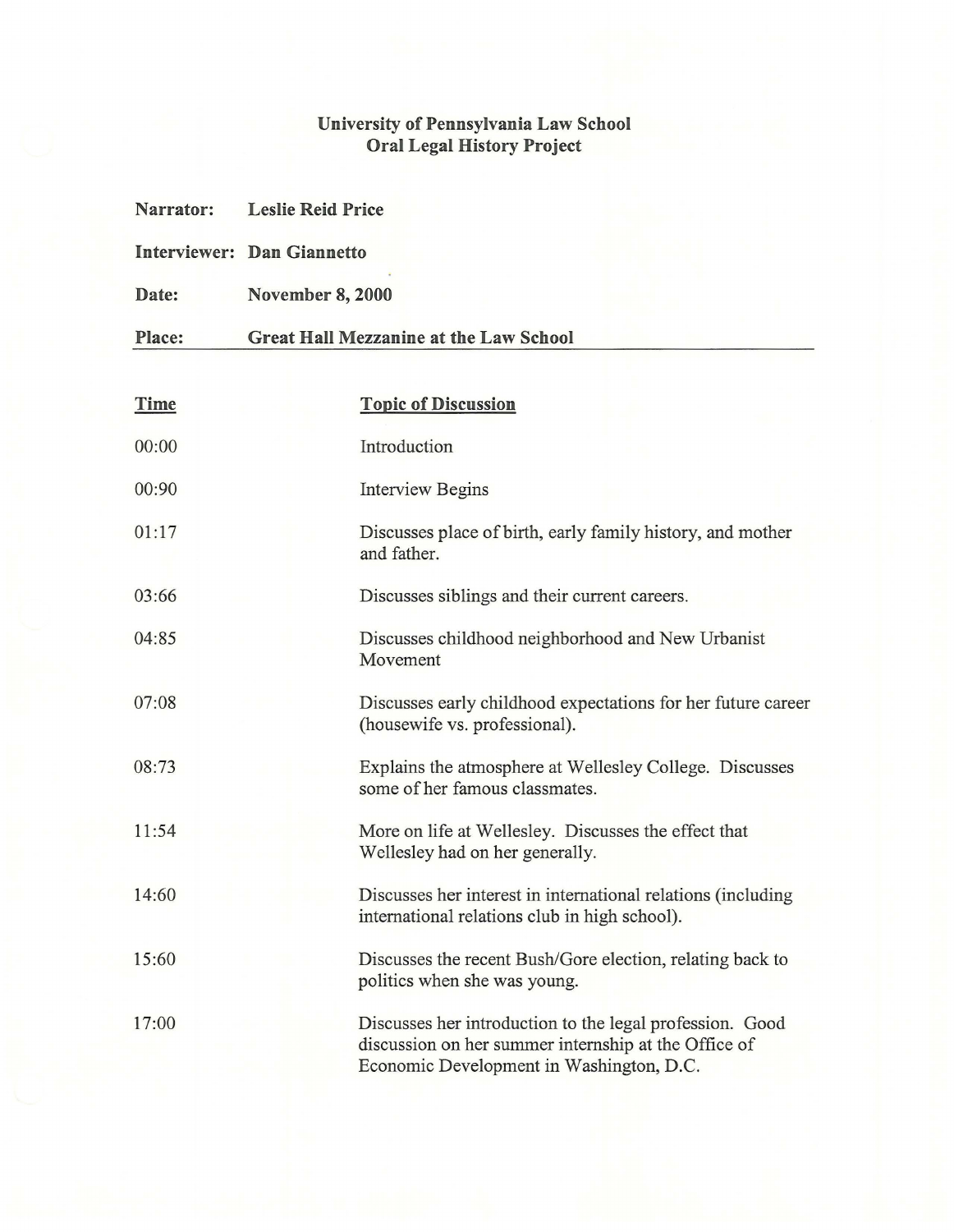| 19:60<br>23:35 |  | Discusses her pre-law school decision making process.<br>Gives her thoughts on women in law school – past and<br>present. Also talks about her effect on women breaking<br>through. |
|----------------|--|-------------------------------------------------------------------------------------------------------------------------------------------------------------------------------------|
| 24:73          |  | Discusses recent post-retirement projects. Projects include<br>Women's Way and local project oriented towards<br>empowering women in politics.                                      |
| 27:80          |  | Discusses how she decided to go to Penn over other law<br>schools.                                                                                                                  |
| 29:42          |  | Discusses the first year of law school.                                                                                                                                             |
| 30:68          |  | Discusses attitudes towards lawyers at the time and the<br>general atmosphere at the law school.                                                                                    |
| 32:10          |  | Discusses the atmosphere in Philadelphia at the time.                                                                                                                               |
| 32:83          |  | Discusses the attitude towards women at the law school as<br>well as activities that she participate in while at law school.                                                        |
| 34:70          |  | Boilerplate law school questions about experiences and<br>professors.                                                                                                               |
| 37:31          |  | Discusses graduation from law school and her decision to<br>take a judicial clerkship.                                                                                              |
| 38:60          |  | Discusses going to work for Wolf Block and some of her<br>experiences there.                                                                                                        |
| 40:11          |  | Explains her duties as a judicial clerk.                                                                                                                                            |
| 41:52          |  | Discusses setting up her own practice and her teaching<br>experiences at Wharton and Bryn Mawr.                                                                                     |
| 43:92          |  | More detail on her life as a sole practitioner specializing in<br>real estate and domestic relations matters.                                                                       |
| 46:56          |  | Gives an introduction to Rouse and Associates. Explains<br>what the company is/does, and how she got involved with<br>them.                                                         |
| 48:21          |  | Discusses how she folded her economic and community<br>development interest into her work at Rouse and                                                                              |